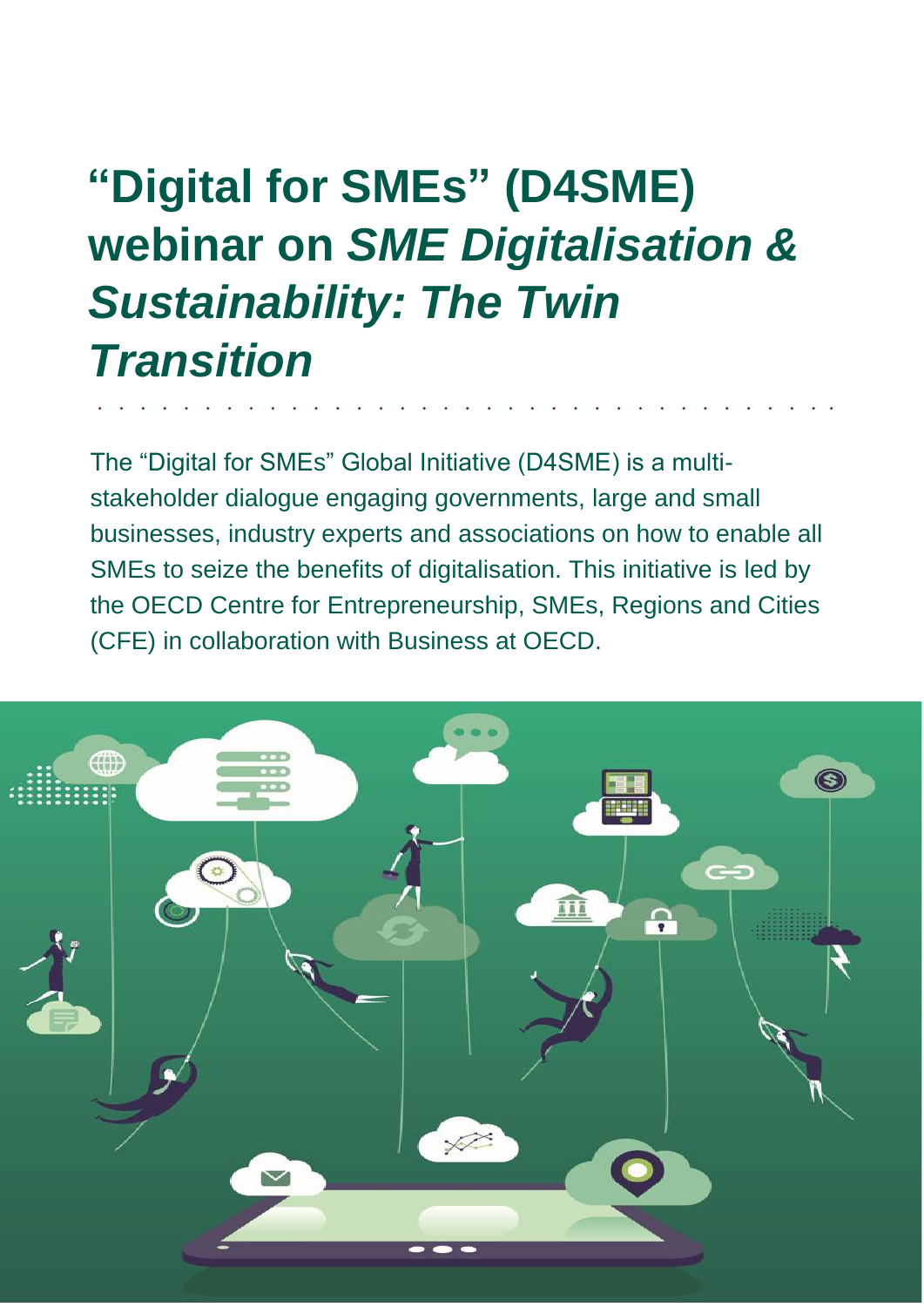The D4SME webinar on **SME Digitalisation & Sustainability: The Twin Transition** was held virtually on 11 May 2021. It gathered over 128 participants from 34 countries to discuss the connection between SME digitalisation, sustainability and resilience to "build back better" our economies and societies. The webinar focused on how digitalisation can enable SMEs, including 'traditional' ones, to be more sustainable and achieve environmental goals and what policy solutions can governments deploy in order to help SMEs improve their sustainability practices whilst simultaneously transforming digitally.

## **Background**

**The COVID-19 pandemic has accelerated the digitalisation of SMEs, enabling many to weather the storm but also opening up opportunities for greater business resilience and adoption of more sustainable business models and practices.** Digitalisation can drive resource efficiency, enhance transparency around ecological practices and provide an effective channel for education amongst entrepreneurs. SMEs can accelerate their transition towards sustainable models by implementing digitally-based eco-innovations, such as, for example, carbon footprint testing technologies, the tracing of sustainable materials in supply chains through distributed ledger technology, or the use of ecological sensors connecting with IoT devices to promote ecological practices through social media. By adopting eco-innovations and developing 'green' products, services, practices and business models, SMEs can tap new opportunities, increasing their market share and capturing new markets.

**Enabling the greening of SMEs and fostering green entrepreneurship are essential to "build back better".** Many countries have committed to ambitious policy targets for moving towards a more sustainable economy and these objectives have taken on a new urgency in the wake of the COVID-19 pandemic. Any success in achieving environmental objectives and a green transition of economies will need to involve SMEs, given their aggregate environmental footprint. Many small businesses will need to become ecoadopters. Furthermore, SMEs and start-ups across different sectors can drive substantial change through eco-innovation, addressing challenges like climate change and resource efficiency.

**However, engaging in greening activities whilst simultaneously transforming digitally present challenges for SMEs.** SMEs often face barriers in accessing strategic resources for the transformation, such as finance, skills knowledge and technology. Moreover, while digital technologies and practices can help SMEs become "greener", they can also have a negative impact on the environment, such as in the form of electronic waste (E-Waste), growing energy and water use and pollutant emission from technology use. The promotion of a circular economy, in which SMEs are able to responsibly manage the lifecycles and environmental costs of using digital technology and equipment, is needed from the beginning of their digital journey.

**Sustainability should be at the forefront of entrepreneur's minds as they digitise: this is the essence of the twin transition**. The conversion of digitalisation and sustainability offers a long-term objective that goes beyond the immediate response to the COVIDcrisis. **Are SMEs aware of the potential of digital technologies to reduce resource-use and polluting? How can the SME resource constrains to greening and digitalisation be addressed? How can policies for digitalisation support sustainability? What are the priority areas for action to ensure that SMEs emerge from the pandemic more sustainable?**

## **The Panellists:**



**Dorothee D'Herde** Head of Sustainable Business *Vodafone*

Dorothée leads the sustainable business agenda at Vodafone Group. The sustainable business team supports the delivery of Vodafone's Purpose and its contribution to the SDGs, as well as ensuring sound responsible business practices and transparent reporting. Dorothée is also a trustee at Earthwatch Europe, an environmental charity with science at its heart. Before joining Vodafone, she spent 10 years at McKinsey & Company where she most recently was director of sustainability and social impact, overseeing the firm's responsible business practices and its contribution to society. Dorothée joined McKinsey in 2009 as head of external relations for the Sustainability and Resource Productivity Practice. Before McKinsey, she worked in politics, public affairs and communications: for the Belgian deputy prime minister, in the European Commission's spokesperson service and at a public affairs agency.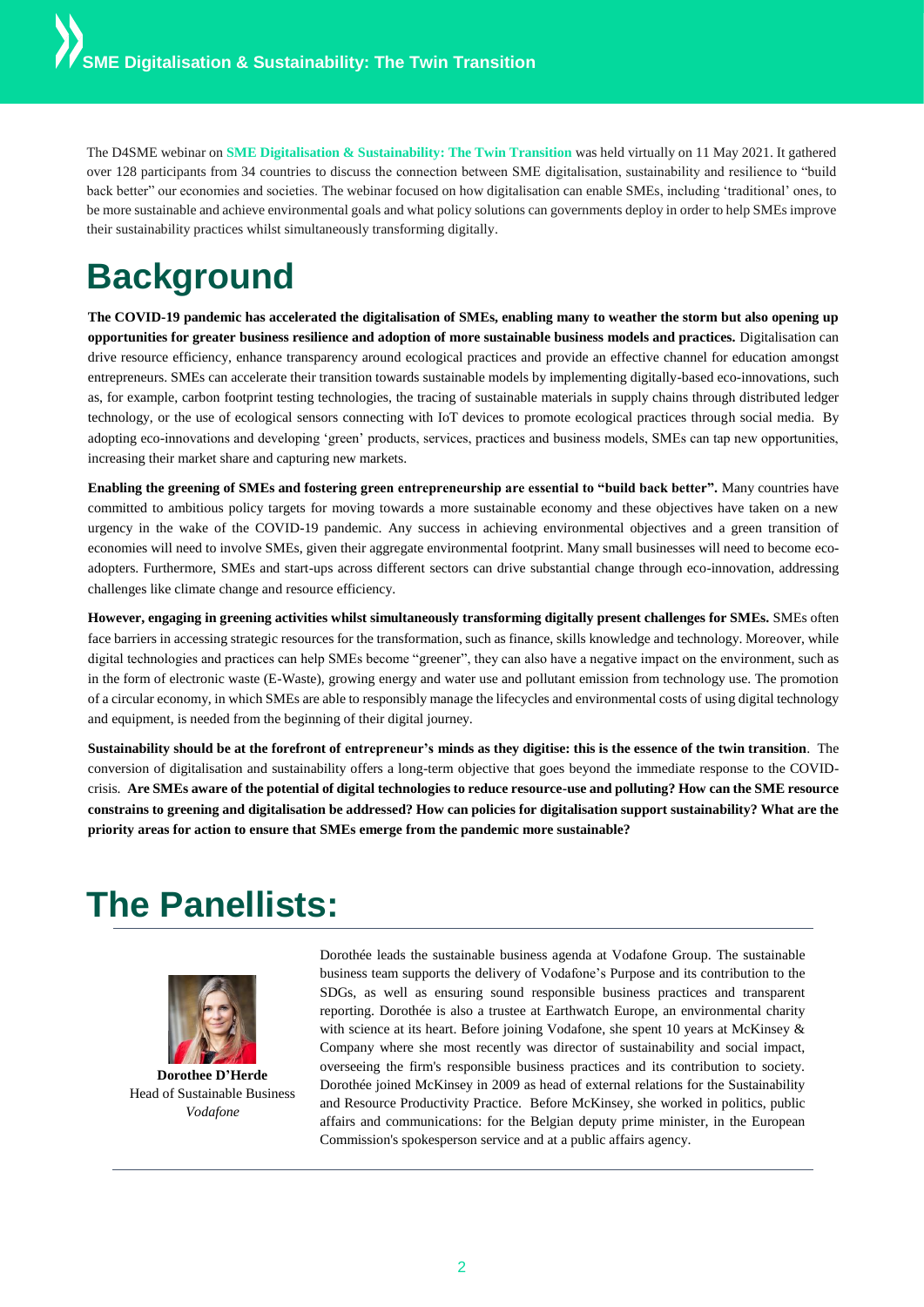

**Ana Costa Paula** Head of Business Policy Unit *Ministry of Economy and Digital Transition Portugal*

Ana Costa Paula, as Head of Business Policy Unit, is responsible for fostering the creation of favourable conditions for the development of entrepreneurship, competitiveness, innovation, sustainability and internationalization of companies, focus SMEs and Digital transformation; streamline the implementation in Portugal of the Small Business Act (SBA) initiative for Europe, supporting the national SME representative, constituted under the governance of the SBA, SME Envoy. Portuguese Delegate to the OECD - Committee of Industry, Innovation and Entrepreneurship (CIIE) and Bureau member of the OECD - Committee for SME and Entrepreneurship (CSMEE). At European level, national representative in the European SME Envoys Network as Sherpa of the SME Envoy; Delegate in the working groups related to the Digitizing European Industry Initiative (DEI), Artificial Intelligence and Digital Innovation Hubs ; delegate in the Digital Europe Programme Committee, National Contact Point for the Digital Innovation Hubs, delegate at the working group on Industrial Cooperation within the Union for the Mediterranean.



**Lottie Dalziel** Founder *Banish*



**Mirta Rodriguez Pinilla** Business Unit Director *Starlab*



**James Ferrier** CEO & Co-Founder *BioFab*

Lottie Dalziel is the founder and CEO of Banish an online education platform and marketplace that helps Australians reduce their waste. Banish was born out of necessity when Lottie tried to reduce her own waste and found it difficult, confusing and overwhelming. Banish provides Australians with reputable and reliable information and products made from Australian small businesses that meet a strict set of criteria. In 2021, she was named as one of the Top 50 people in E-Commerce in Australia and presented a TEDx talk in 2020: The power of community in fighting climate change.

Mirta Rodriguez Pinilla is Director of the Space Department at Starlab Barcelona SL focused on building digital solutions around remote sensing, AI and geospatial data that assist businesses in sustainable decision-making. She has over 15 years experience developing algorithms, and upscaling technologies towards market applications. She has held technical positions in various research institutes including the Physics Department at the University of Oxford and the Berlin Supercomputing Centre. During her professional career, she has worked in a variety of fields related to sustainability, agriculture, and environment, including broad experience coordinating and evaluating European wide projects.

James comes to Bio Fab with an extensive background in packaging, a major market for Bio Fab's material. He's also an investor in the hemp industry – hemp hurd is the main feedstock for Bio Fab's mycocomposite. Despite his CEO title, James considers all of the core team to be leaders in the business and believes we are only at the tip of the iceberg when it comes to unlocking the potential of nature and natural products.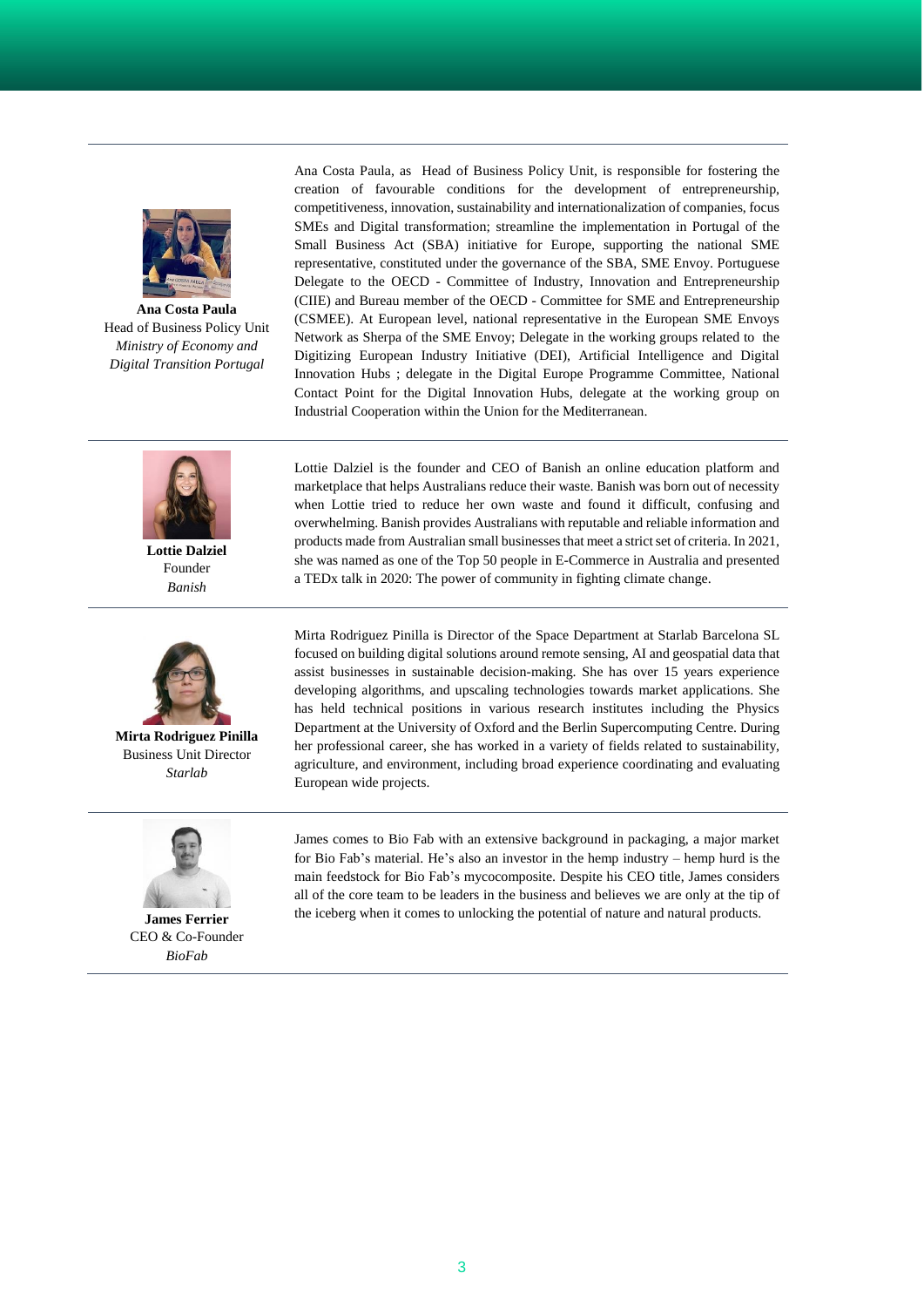The panel was moderated by **Ms Lucia Cusmano**, *Deputy-Head of Entrepreneurship, SMEs & Tourism Division, OECD Centre for Entrepreneurship, SMEs, Regions and Cities (CFE*). **Mr David Halabisky**, *Economist, CFE* gave the closing remarks.

## **Panellist Key Takeaways**

- As well as accelerating the digitalisation of SMEs, the COVID-19 pandemic has also triggered renewed conditions and incentives for firms to adopt more sustainable business models and "greener" practices. The panellists emphasised that the accelerated digitalisation can contribute to strengthen SMEs resilience, but also opens up an **opportunity to use technology to accelerate their sustainable transition.**
- A poll of webinar participants revealed a general agreement that the digital and sustainable transformations of SMEs largely *overlap, rather* than happening in parallel or unfolding unrelated one from the other.
- Ms Dalziel shared this view in relation to her business experience with Banish, an online market place for Australian sustainable products. Ms Dalziel saw an increase in sales throughout the pandemic and explained that this increase was a result of an increased reliance on e-commerce, as well as an increased awareness of the consumer towards their ecological footprint. Banish exemplifies how digital tools can power SME sustainability, providing a digital platform for small firms, many from rural and remote regions to access new consumers.
- Drawing on Vodafone research, Ms D'Herde, shared that the digital transformation of firms was much faster throughout the pandemic for larger businesses. She further highlighted that firms with less than 50 employees were the least likely to prioritise sustainability. The challenge for policy makers and large firms alike is to **ensure small firms are not left behind** in the sustainable transition.
- Digital technologies have the potential to ease the adoption of the **circular economy model**. Mr Ferrier, a green entrepreneur producing ecologically friendly packaging, shared how in the manufacturing sector, for example, digital tools are able to accurately measure the carbon footprint of firms. There was a call from the audience as well as panellists for firms to continue to focus on circular economy models, **regeneration** and **net positive** rather than aiming for just net zero.
- It emerged from the discussion that it is important for SMEs to acknowledge they are part of the problem, and accordingly need to be part of the solution. Evidence shows that SMEs collectively account for 60-70% of greenhouse gas emissions and industrial waste.
- While digital tools can be a game changer for SMEs' green transition, the **environmental footprint and energy consumption of digital technologies** should be taken into consideration, as an important dimension to assess in the digital transformation of SMEs.
- Many traditional SMEs face **resource constrains** that hold them back from undergoing a digital and sustainable transformation. These challenges include access to strategic resources, finance, skills and knowledge, size constrains and failures in the market. The discussion indicated that there is a central role for policy makers to play in enabling SMEs to overcome these barriers.
- **O** Access to digital skills is needed to ensure firms of all size can participate in the twin transition. A poll of webinar participants showed that skills gap is considered the greatest barrier to the twin transition for SMEs. Many SMEs do not have appropriate internal expertise and are uninformed on where to access affordable and relevant skills and training. Ms Costa Paula shared that the Portuguese government are investing in the digital upskilling and reskilling of SMEs across all components of their postpandemic resilience plan.
- As well as access to skills, the panellists emphasised the importance of **knowledge** on sustainable practices for SMEs. Ms Dalziel called for a one-stop-shop model to provide traditional SMEs with relevant information on how to operate more sustainably, giving support to small businesses who, due to size and funding constrains, often do not have a sustainability officer like in larger firms.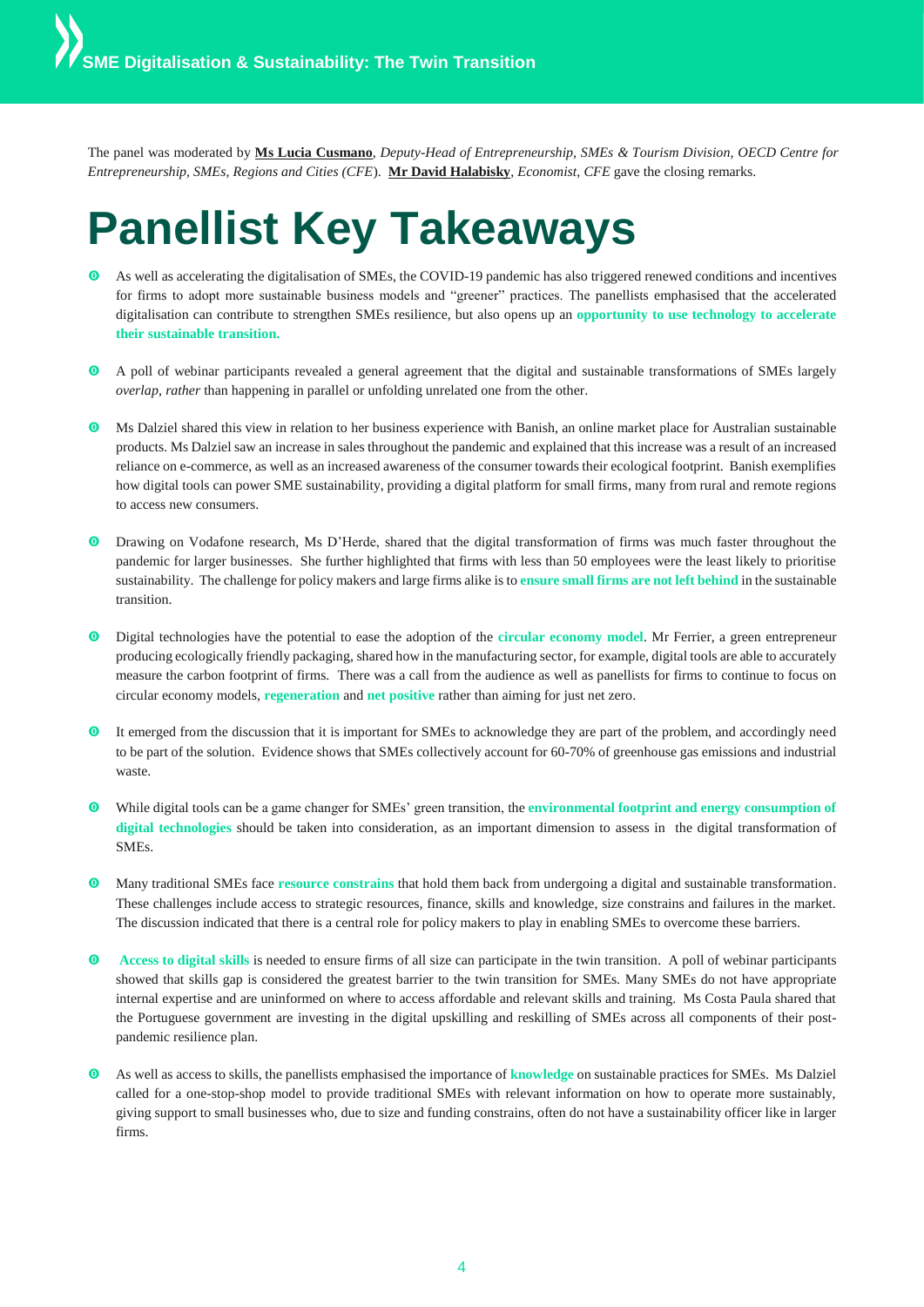- **Size-related constraints** are a barrier to the twin transition for many SMEs. As many small businesses often buy minimumorder quantities, it can be challenging to make a significant change to supply chain sustainability without influential purchasing power. Accordingly, there was a call for SMEs to act collectively to drive change. Mr Ferrier however argued that, as SMEs are leaner and agile, they can implement change more efficiently, and start-ups have the ability to implement sustainable practices from the beginning of their **digital** transformation.
- Small firms and start-ups are often drivers in eco-innovation and 'GreenTech', exemplified by the entrepreneurs on the panel. Although there are business opportunities for eco-innovators to respond to a new demand in the market, there are costs associated with sustainably and digitally transforming the business that deter many SMEs. Ms Dalziel shared the example of how until recently using your own sustainable packaging for postage was more expensive than the plastic satchel provided at Australian post offices. Moreover, there are other fees, such as the cost of certifications, which may deter SMEs from spending time or money to apply for such verifications.
- Panellists and participants alike agreed that there needs to be a **business case for SME sustainability**, with the majority of webinar attendees voting that an **increased productivity** was the driving motivation to undergo the twin transition. Ms D'Herde explained that combining environmental objectives with performance objectives produces a 'win-win' for a business's sustainability transformation.
- Ms Rodriguez Pinilla emphasised the need to monetize sustainability for SMEs in different sectors. She highlighted that in the agricultural sector there is in fact a strong economic rationale to uptake sustainable practices, because there is consumer demand for green and sustainable products. She highlighted that when there is no business rationale, there is a place for **regulations to provide incentives,** for example as observed in the waste sector.
- Government regulation can act as a push for firms to use new technologies to become more sustainable, and regulatory reforms can remove existing regulatory barriers around reuse and regeneration.
- Policy can encourage the twin transition through the regulation of supply chains, such as by strengthening tools and framework s for transparency, which can help SMEs have better control over their supply chain due diligence. It was suggested that such policy framework would be particularly beneficial for large firms, who are often at the top of the supply chain, with important trickledown effect to smaller firms.
- As many OECD governments begin to emerge from the COVID-19 economic crisis, political recovery plans are focussing on the role of digital in a sustainable recovery. Participants agreed that it is important that SMEs are featured in these recovery plans in order to progress on the sustainable agendas. Ms Costa Paula shared how the Portuguese recovery and resilience plan, mirroring the European Commission's plan, revolves around three pillars; resilience, green transition and digital transition. The Portuguese government plans to implement structural reforms to create the right regulatory and institutional frameworks to enable SMEs with their recovery.
- There is a role to be played by large firms in accelerating SMEs twin transition. Ms D'Herde shared how Vodafone are helping address the skills gap through knowledge sharing initiatives such as *Vhub* that offers free digital advice to SMEs. Large firms can share best practices and make a change through supplier relations. Ms Costa Paula emphasised how 26 CEOs from the ICT sector have joined the European Green Digital Coalition, to support the Green and Digital Transformation of the EU, by committing on behalf of their companies to significantly reduce their carbon footprint by 2030, become climate neutral by 2040, and support sustainability goals of other priority sectors, leading the sustainable transformation by example.
- The discussion throughout this webinar on SME Digitalisation & Sustainability will be reflected in the upcoming D4SME policy paper on *SME digitalisation to "build back better",* in which the SME twin transition will be a focal research point. This D4SME policy paper will be shared with the D4SME network at the end of 2021.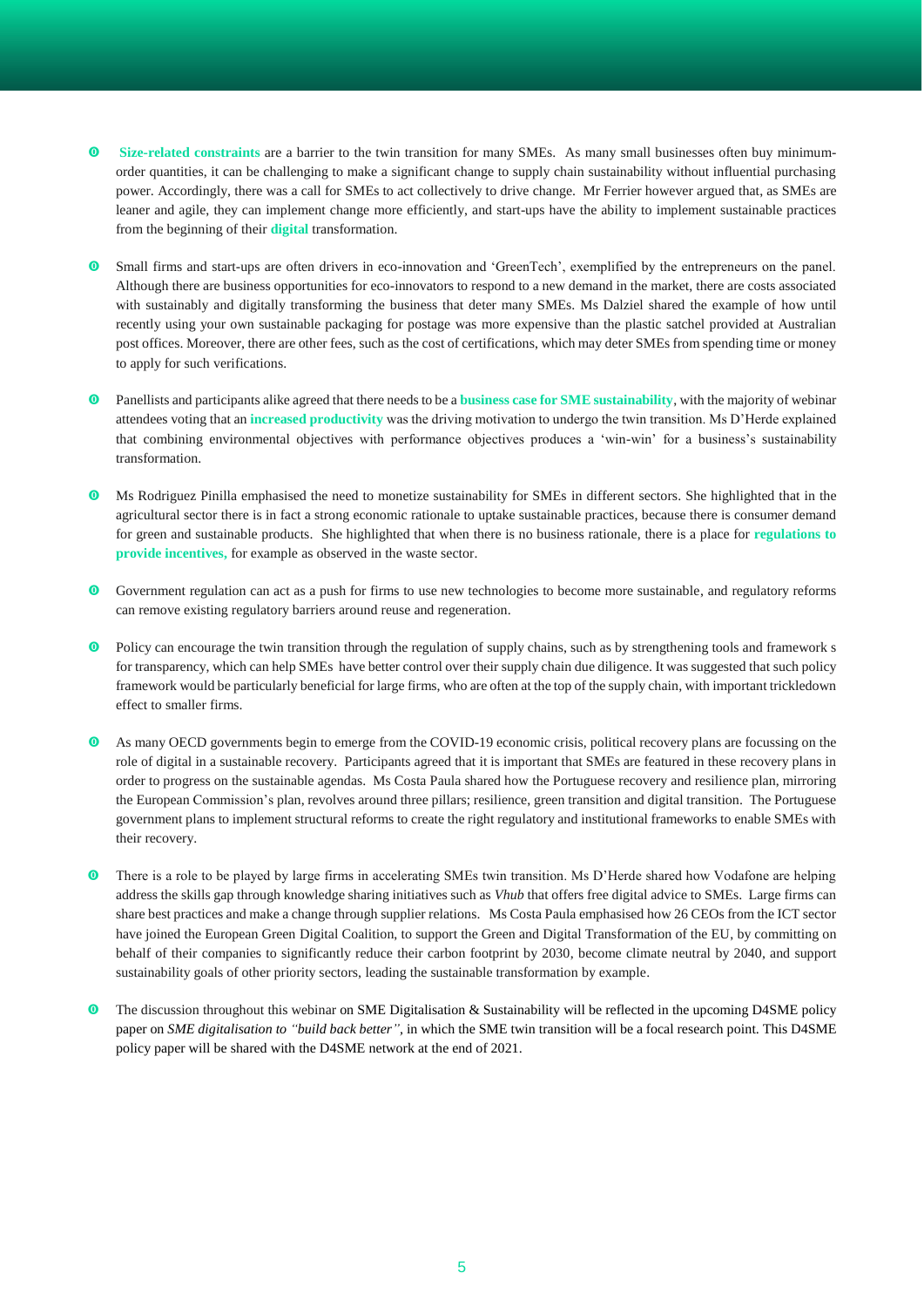### **For further reading**



OECD SME& Entrepreneurship Outlook 2019

Reviews the latest trends in SME performance and provides a cross-country overview of business conditions and policy frameworks for SMEs and entrepreneurs, with a forward-looking perspective on emerging opportunities and challenges, including digitalisation.



Going Digital: Shaping Policies, Improving Lives

Identifies policy areas where governments can shape the digital transformation and improve lives, highlights key opportunities, challenges and related policies, and offers new analysis and recommendations for better policies in the digital age.



Despite potentially tremendous benefits, small and medium-sized enterprises (SMEs) lag in the digital transformation. This report looks at recent trends in SME digital uptake, including in the context of the COVID-19 crisis. It focuses on issues related to digital security, online platforms, blockchain ecosystems, and artificial intelligence. It identifies opportunities, risks of not going digital; barriers to adoption and policy actions to speed SME transformation.

The Digital Transformation of SMEs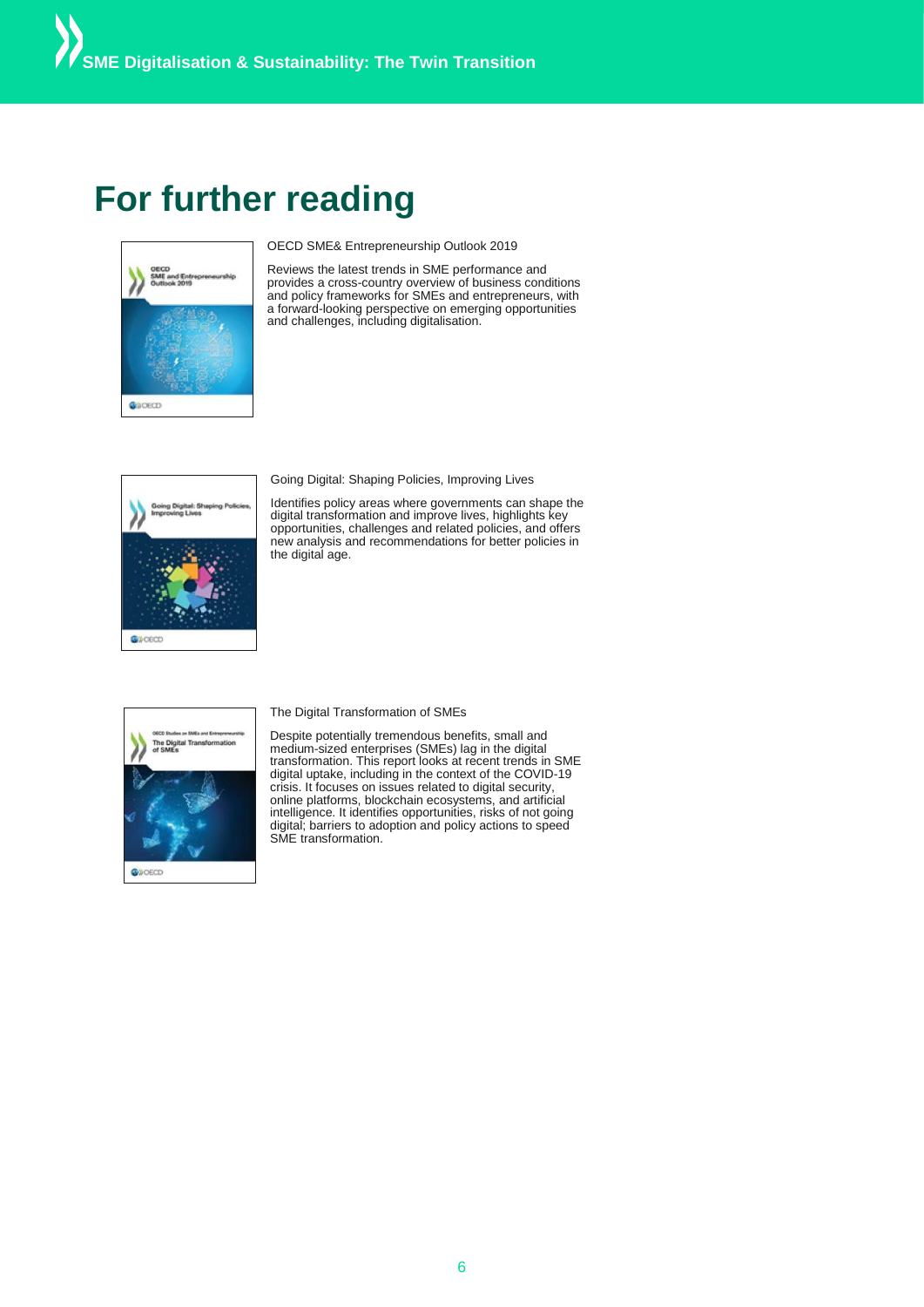

#### **Contact:**

**OECD Centre for Entrepreneurship, SMEs, Regions and Cities**

**Celine KAUFFMANN, Head of Entrepreneurship, SMEs & Tourism Division (EST)** Celine.KAUFFMANN@oecd.org +33 1 45 24 93 33

**Marco BIANCHINI, Coordinator of the D4SME Initiative, EST Division** Marco.BIANCHINI@oecd.org +33 1 85 55 64 84

**More information: http://oecd.org/going-digital/sme**

**Follow us on Twitter:**